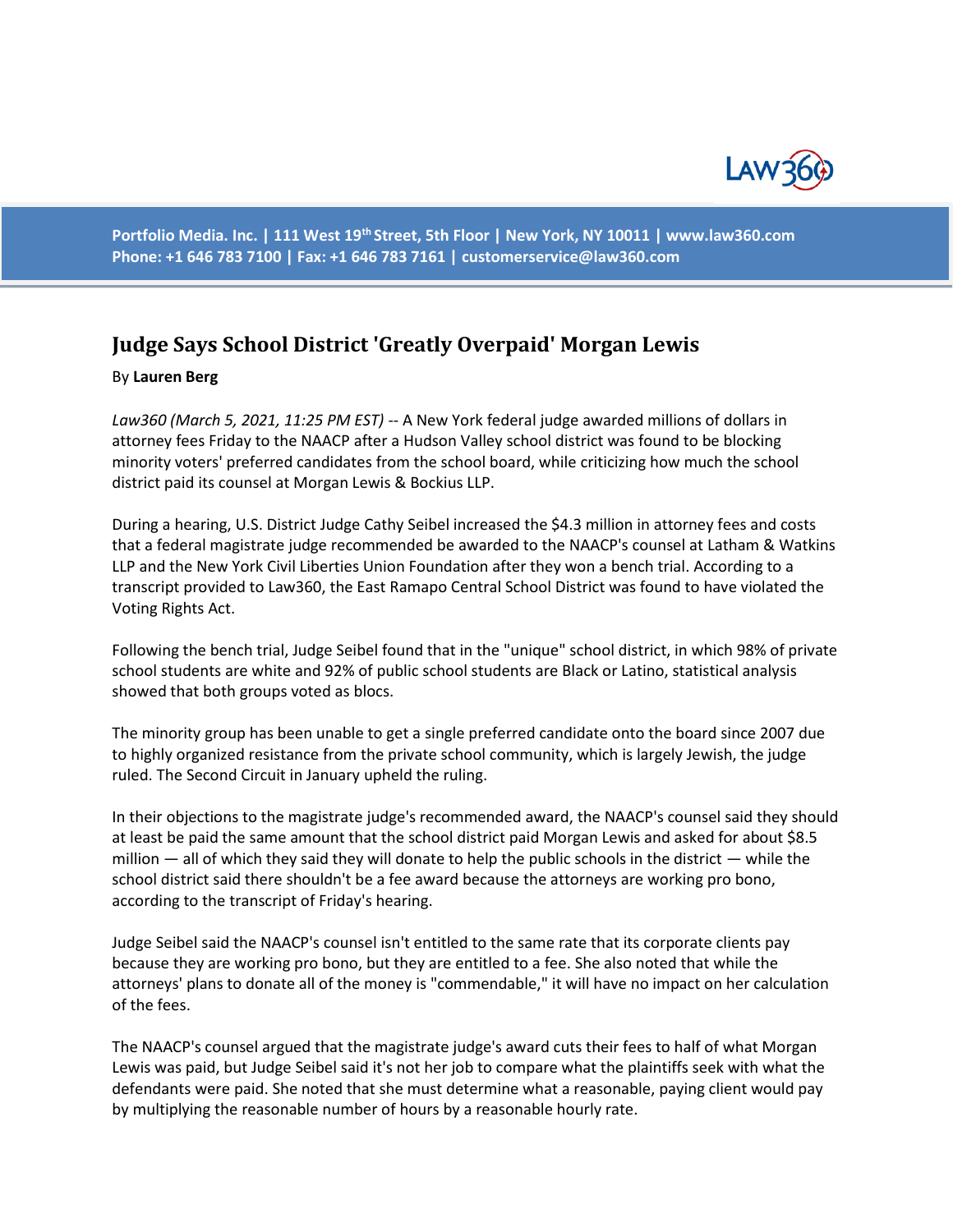The judge said the school district is not an example of a "reasonable, paying client."

"I think the district greatly overpaid," Judge Seibel said. "I have never heard of a school district in this area being charged or paying close to \$650 an hour for partners or \$450 an hour for associates, which is what Morgan Lewis charged."

The judge said that because this case was more complex than another more routine case, it's reasonable that the client might pay more than it usually would, but that the school district in this case paid about triple the normal rate.

"The record simply contains no indication that defendant's counsel's fee is, in fact, reasonable; and I think there are strong reasons to conclude it's not, so it doesn't make sense to try to match it," Judge Seibel said. "Latham's work has obviously been more valuable to its clients than Morgan Lewis's was to its, but that does not mean defendant has to pay Latham what defendant paid Morgan Lewis."

The judge also noted that the school district could have avoided paying fees to the NAACP's counsel had it settled the case before it went to trial, but she also said the district was under no obligation to settle and might have sincerely believed it could win the case.

The judge also disagreed with the school district's assertion that the NAACP didn't really achieve anything because the school board is still 6 to 3 in terms of white private school members versus minority public school members.

"First, plaintiffs achieved something really big here. They turned over a big rock and they exposed a years'-long violation of voting rights," Judge Seibel said. "Second, even if there are only three minority/public school members on the board, they will be ones chosen by the voters, not by a secretive white slating organization."

In her calculations, the judge said she came out a little higher than the magistrate judge, citing the difficulty and complexity of the case that required a high level of skill from the attorneys, as well as the substantial resources needed to effectively prosecute the case.

"I think above what is typical in normal civil rights cases is appropriate and I'm going to bump up from Judge [Judith C.] McCarthy's numbers, although not up to what plaintiffs asked for," Judge Seibel said.

The judge didn't specify the total amount of fees and costs she awarded the NAACP but did say she would offer a higher rate of 25% compared to the 20% offered by the magistrate judge.

At the end of the hearing, Judge Seibel told the NAACP's counsel at Latham that it shouldn't take umbrage at a fee award that will probably come out to be less than what the school district's counsel got, according to the transcript. She said she thinks the defense counsel got paid too much, but that "two wrongs don't make a right."

"Latham accomplished two very important things here: first, it got its associates some invaluable training and experience while also showing them how rewarding and satisfying public interest work can be; and second, it rectified a serious wrong in the community and restored the voting rights of thousands of people, and you cannot put a price tag on either of those things," Judge Seibel said.